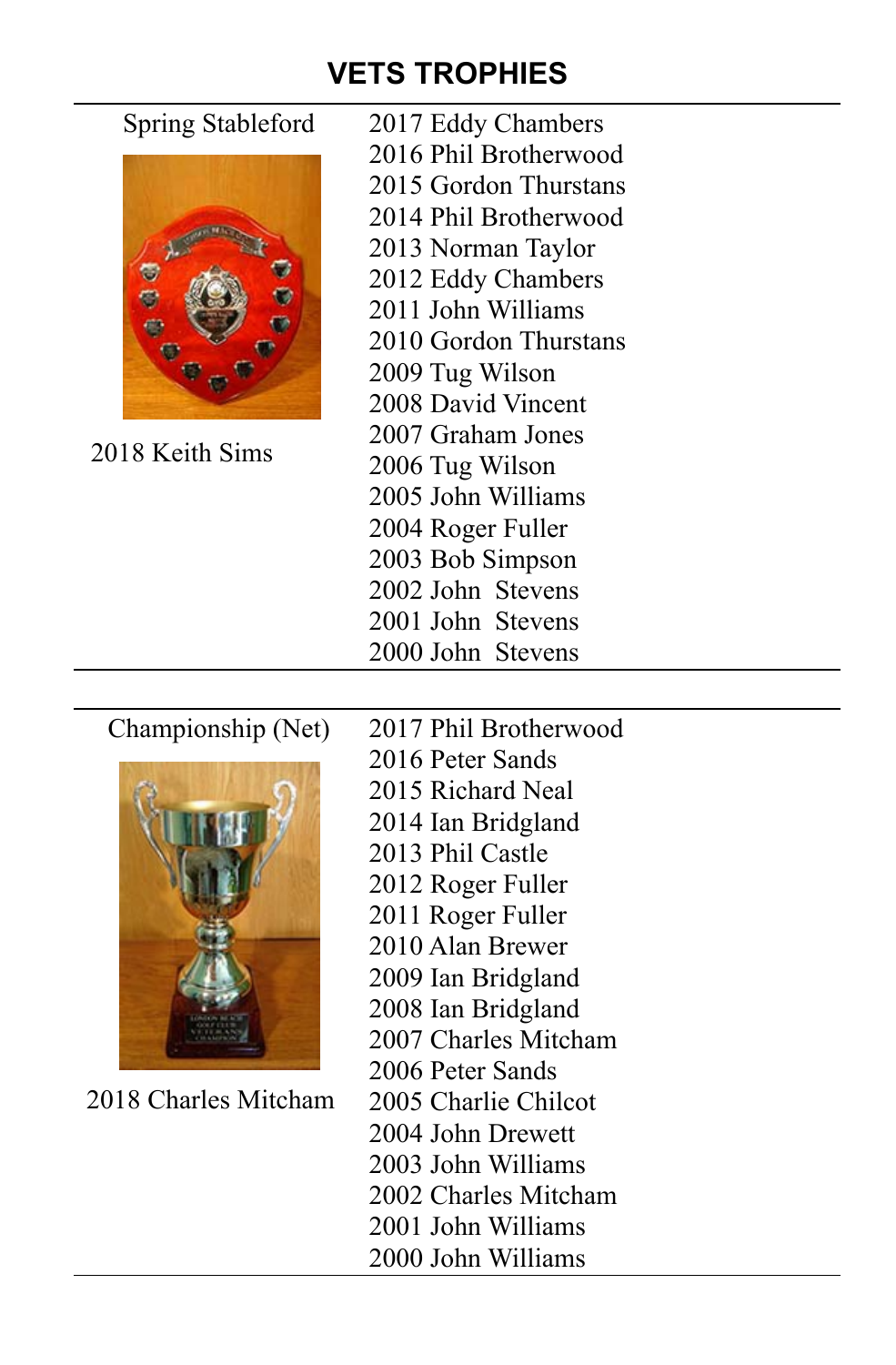## Championship (Gross) 2018 Phil Brotherwood



2017 Alan Brewer 2016 Alan Brewer 2015 Alan Brewer 2014 Alan Brewer 2013 Charles Mitcham 2012 Phil Brotherwood 2011 Alan Brewer 2010 Eddy Chambers 2009 Phil Brotherwood



2018 Tug Wilson

Putting Trophy 2017 Duncan Atkinson

- 2016 Brian Piddock
- 2015 Ian Bridgland
- 2014 Gordon Thurstans
- 2013 Charles Mitcham
- 2012 Phil Castle
- 2011 Charles Mitcham
- 2010 Mike Wells
- 2009 Eddy Chambers
- 2008 Roger Fuller
- 2007 Gordon Thurstans
- 2006 Gordon Butcher
- 2005 John Williams
- 2004 Charles Ortner
- 2003 Brian Smith
- 2002 John Williams
- 2001 Richard Neal
- 2000 Chris Busby

Saturday Skins 2018 Norman Taylor 2017 Norman Taylor

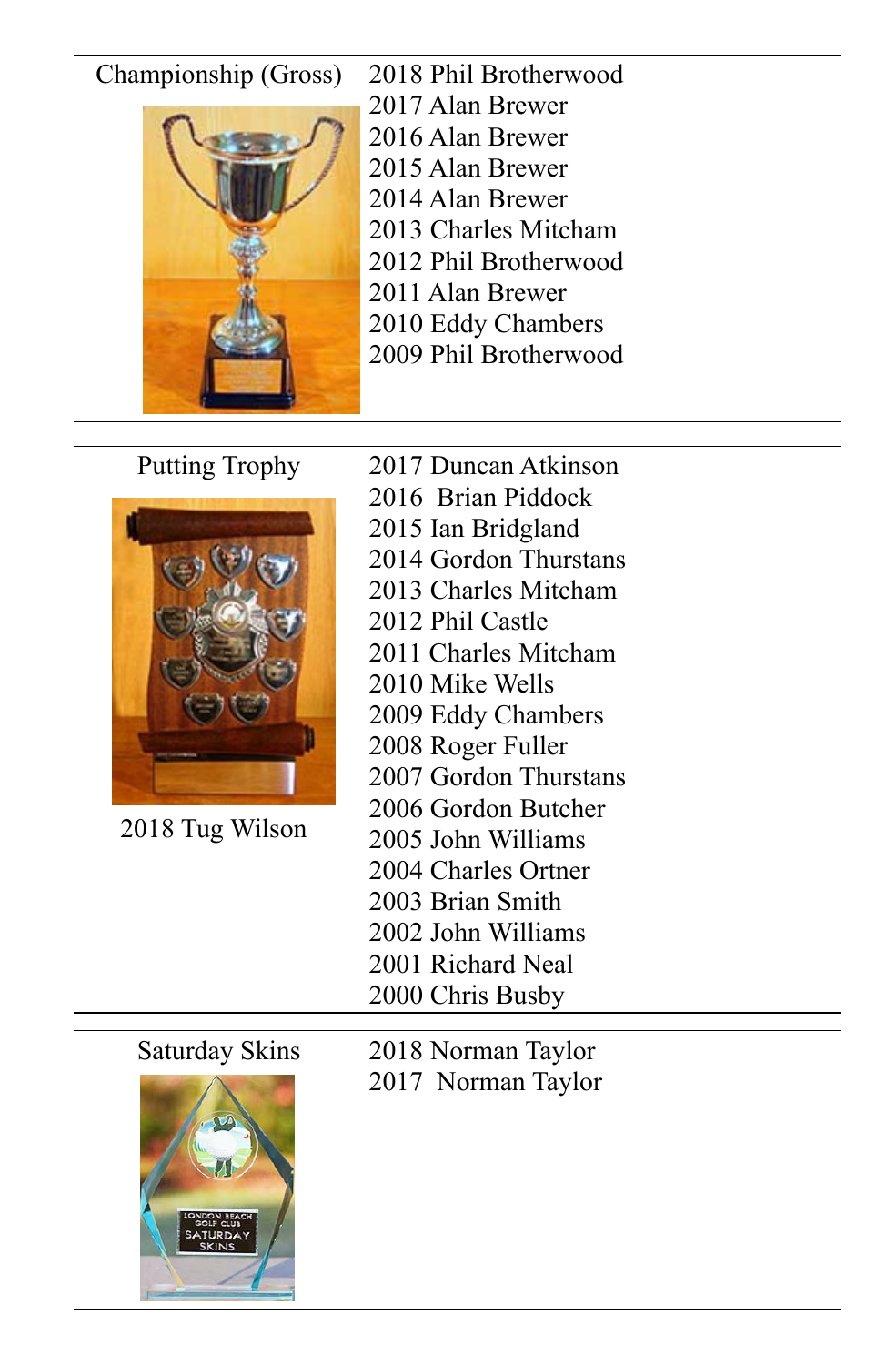# Singles Knockout 2018 Terry Farmer 2017 Brian Smith 2016 Brian Smith 2015 Phil Brotherwood 2014 Alan Brewer 2013 Brian Smith 2012 Tug Wilson 2011 Gordon Thurstans 2010 Brian Smith 2009 Brian Smith 2008 Mike Selling 2007 Richard Neal 2006 Tug Wilson 2005 Richard Neal Ribald Trophy 2018 Ian Simpson (capt) 2016 Ian Simpson (capt) 2014 Alan Brewer (capt)



2013 Gordon Thurstans (capt) 2012 Peter Sands (capt) 2008 Brian Smith (vice capt)



Birdie Trophy 2018 Terry Russell 2017 Alan Brewer 2016 Alan Brewer 2015 Alan Brewer 2014 Brian Smith 2012 Alan Brewer 2011 Alan Brewer 2010 Brian Smith 2009 Tug Wilson 2008 Richard Neal 2007 Charles Mitcham 2006 Tug Wilson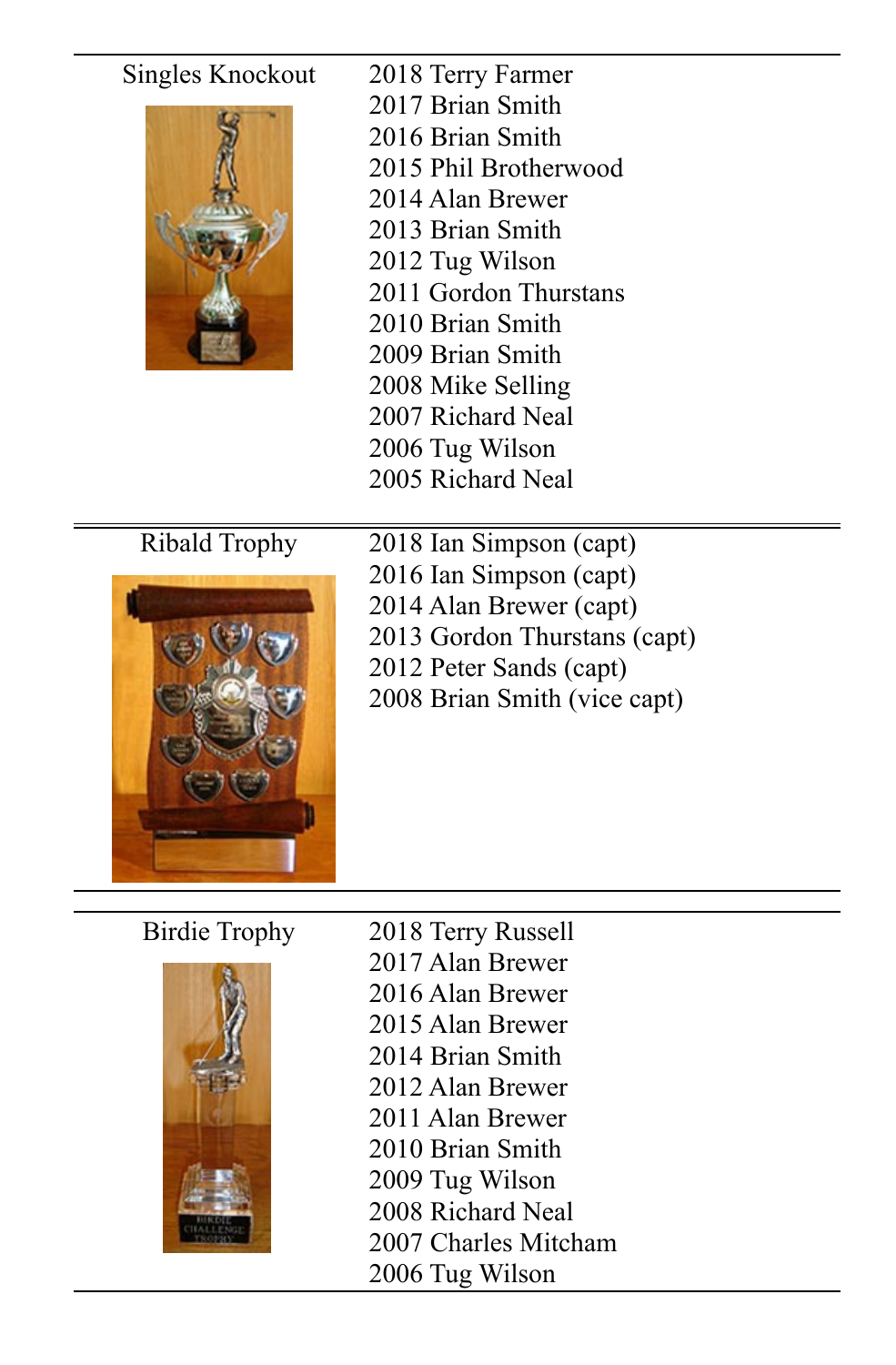| Vets y Ladies | 2017 Vets        | 2018 Ladies |
|---------------|------------------|-------------|
|               | 2016 Ladies      |             |
|               | $2015$ Vets      |             |
|               | $2014$ Vets      |             |
|               | 2013 Ladies      |             |
|               | 2012 Vets        |             |
|               | 2011 Vets        |             |
|               | $2010$ Vets      |             |
|               | <b>2009 Vets</b> |             |
|               | <b>2008 Vets</b> |             |
|               | $2007$ Vets      |             |
|               | 2006 Ladies      |             |
|               |                  |             |

## Vets v Old Peelers



| lets y Old Peelers | 2018 London Beach                   |
|--------------------|-------------------------------------|
|                    | 2017 London Beach                   |
|                    | 2016 London Beach                   |
|                    | 2015 London Beach                   |
|                    | 2014 London Beach                   |
|                    | 2013 London Beach                   |
|                    | 2012 London Beach                   |
|                    | 2011 London Beach                   |
|                    | 2010 London Beach                   |
|                    | 2009 London Beach                   |
|                    | 2008 Old Peelers                    |
|                    | 2007 Halved                         |
|                    | 2006 Old Peelers                    |
|                    |                                     |
| Pairs Knockout     | 2018 Phil Brotherwood & Colin Young |
|                    | 2017 Ian Bridgland & Tug Wilson     |
|                    | 2016 Richard Neal & Brian Smith     |
|                    | 2015 Brian Piddock & Norman Taylor  |
|                    | 2014 Mike Selling & Peter Sands     |
|                    |                                     |



- 2013 Tug Wilson & Ian Simpson
- 2012 Alan Brewer & Tug Wilson
- 2011 Roger Fuller & John Mansell
- 2010 Brian Smith & Richard Neal
- 2009 George Slingsby & Gordon Thurstans
- 2008 Mike Selling & Norman Taylor
- 2007 Charles Mitcham & John Drewett
- 2006 David Heaver & Peter Sands
- 2005 Bob Simpson & Richard Neal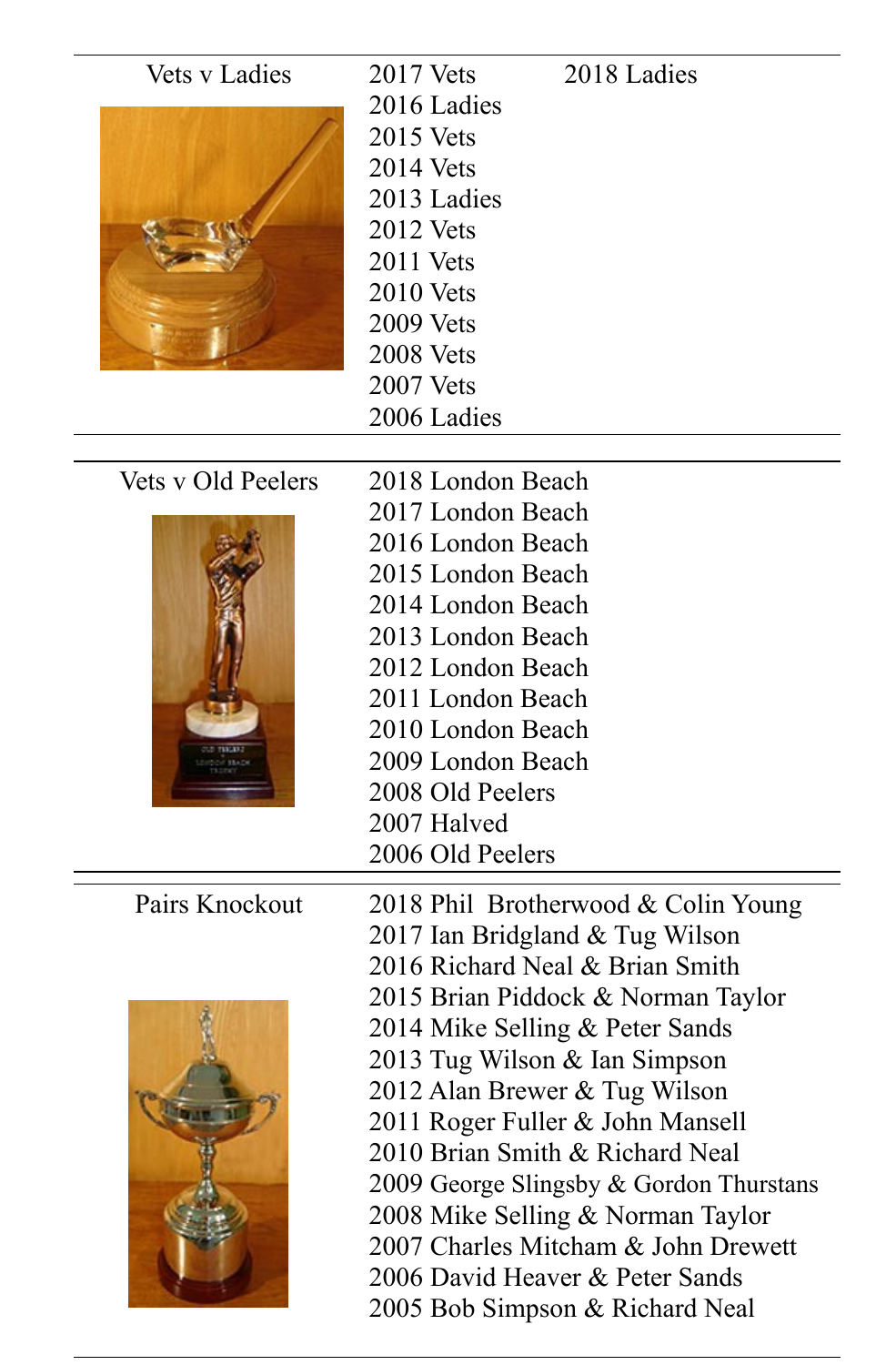## Most Improved Player 2018 Arthur Mills



- 2017 Dennis Read
- 2016 Brian Piddock
- 2015 Mike Wells
- 2014 Gordon Thurstans
- 2013 Ian Simpson
- 2012 Roger Fuller
- 2011 John Williams
- 2010 Clive Bolland



2018 Phil Brotherwood & Colin Young

Autumn Pairs 2017 Terry Russell & Mike Wells 2016 Brian Piddock & Norman Taylor 2015 Charles Mitcham & John Drewett 2014 John Williams & Gordon Thurstans 2013 Alan Brewer & Gordon Thurstans 2012 Brian Smith & Peter Sands 2011 Alan Brewer & Peter Ralph 2010 Eddie Chambers & Clive Bolland 2009 Charles Mitcham & John Drewett 2008 Graham Jones & George Slingsby 2007 Gerald Gilbert & Graham Jones 2006 Bob Simpson & Richard Neal 2005 Roger Fuller & John Mansell 2004 Charles Mitcham & David Heaver 2003 Charles Mitcham & Henk Eenkhoorn



Eagle Trophy 2018 Arthur Mills 2017 Brian Smith 2016 Alan Brewer 2015 Colin Young 2014 Mike Wells 2013 Richard Neal 2012 Alan Brewer 2011 Alan Brewer 2010 Bob French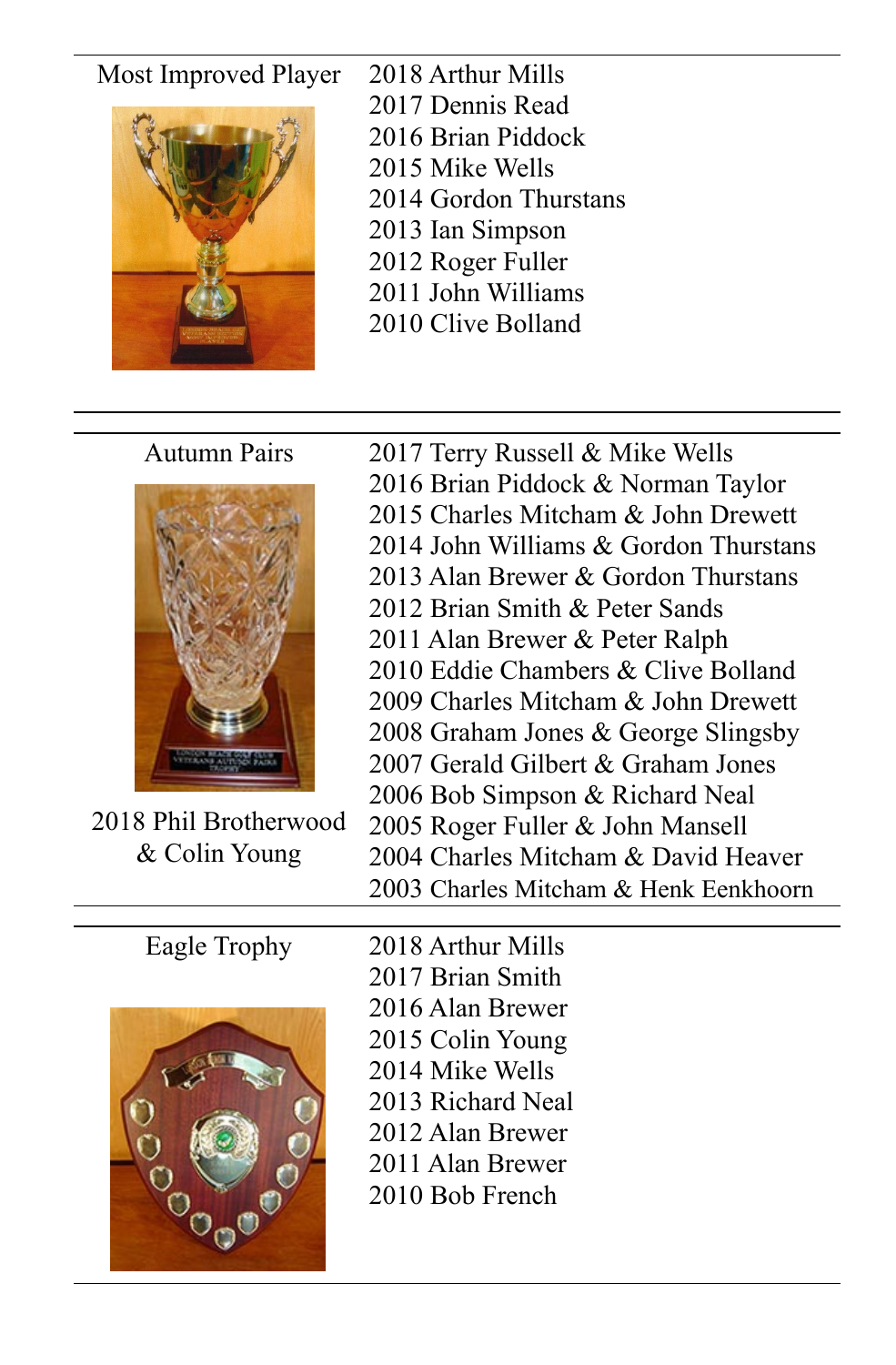# David Vincent Challenge 2018 Peter Sands 2017 Brian Smith 2016 Phil Brotherwood 2015 Brian Smith 2014 John Williams

7 Tees Trophy Winner 2018 Brian Smith